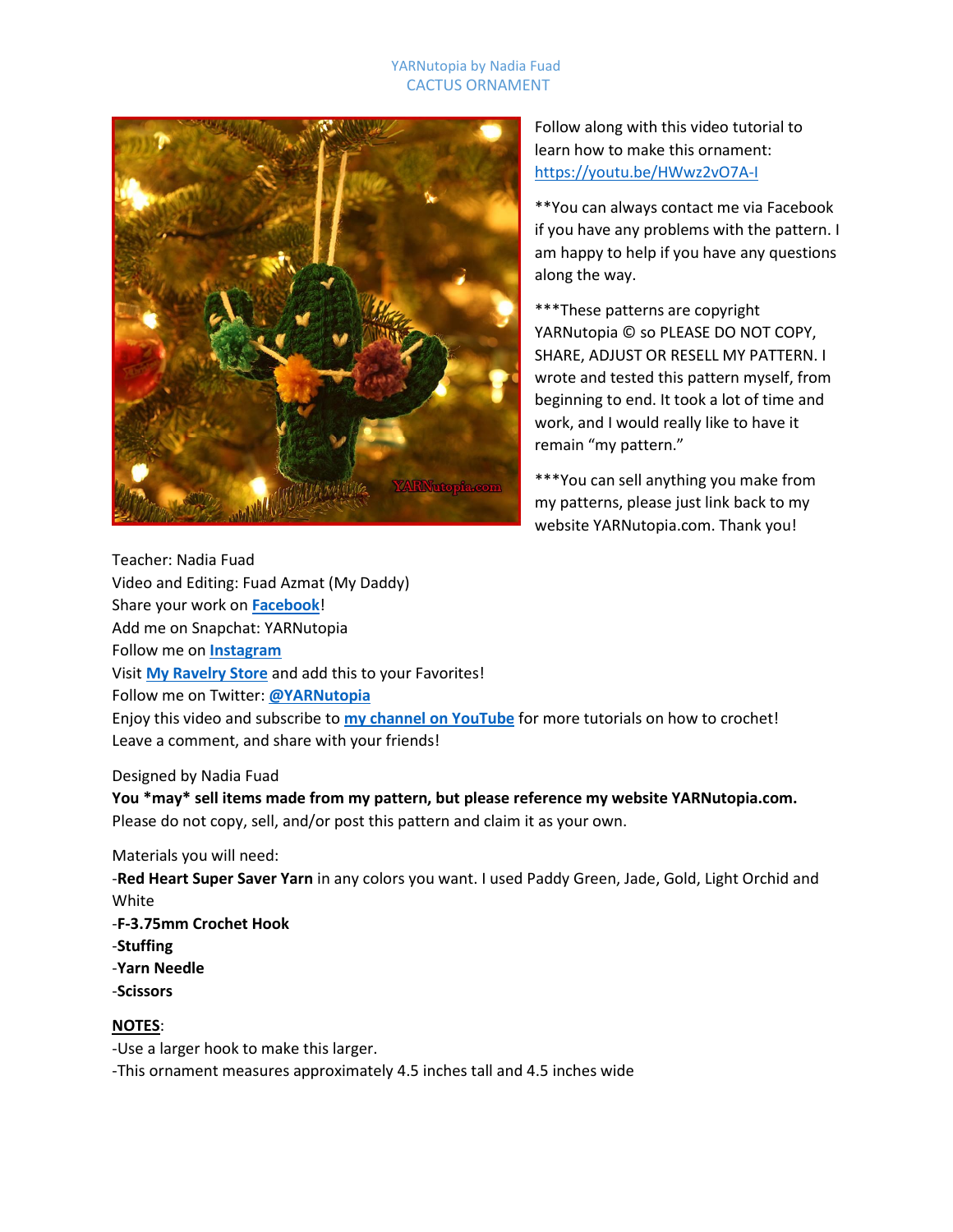# **Special stitches**:

Ch(s): chain(s) YO: Yarn Over BLO: Back Loop Only St(s): Stitch(es) Sl st: slip stitch SK: Skip SC: Single Crochet HDC: Half Double Crochet

**If you have any confusion or difficulty with reading this pattern, please watch the video tutorial to have visual instructions.**

## **Cactus**:

**Large Piece**: With Paddy Green Ch 21 **Row 1**: SC in 2nd ch and across, ch 1, turn. (20) **Rows 2-15**: SC in each st across, ch 1, turn. (20) Fasten off with long tail and sew up seam, then cinch top closed. Turn right side out.

# **Arms**:

With Paddy Green **Make 2** Ch 13 **Row 1**: SC in 2nd ch and across, ch 1, turn. (12) **Rows 2-8**: SC in each st across, ch 1, turn. (12) Do not fasten off, Fold in half and SC up the seam (See video tutorial for visual instructions) SC in 1st 4, SC4TOG, SC in last 4 (curve made) Fasten off and cinch top closed. Turn right side out.

**Bottom circle**: With Paddy Green Work in continuous rounds Ch 2 **Rnd 1**: 6 SC in 2nd CH from hook. (6) **Rnd 2**: 2 SC in each st around. (12) **Rnd 3**: [2 SC in next, SC in next] 6 times. (18) Fasten off with tail for sewing.

## **Assembly:**

Stuff the cactus and attach the arms and the bottom circle. Use the video tutorial to learn how to make the poms and attach the "garland across the cactus" also make "tick" marks to give detail of cactus.